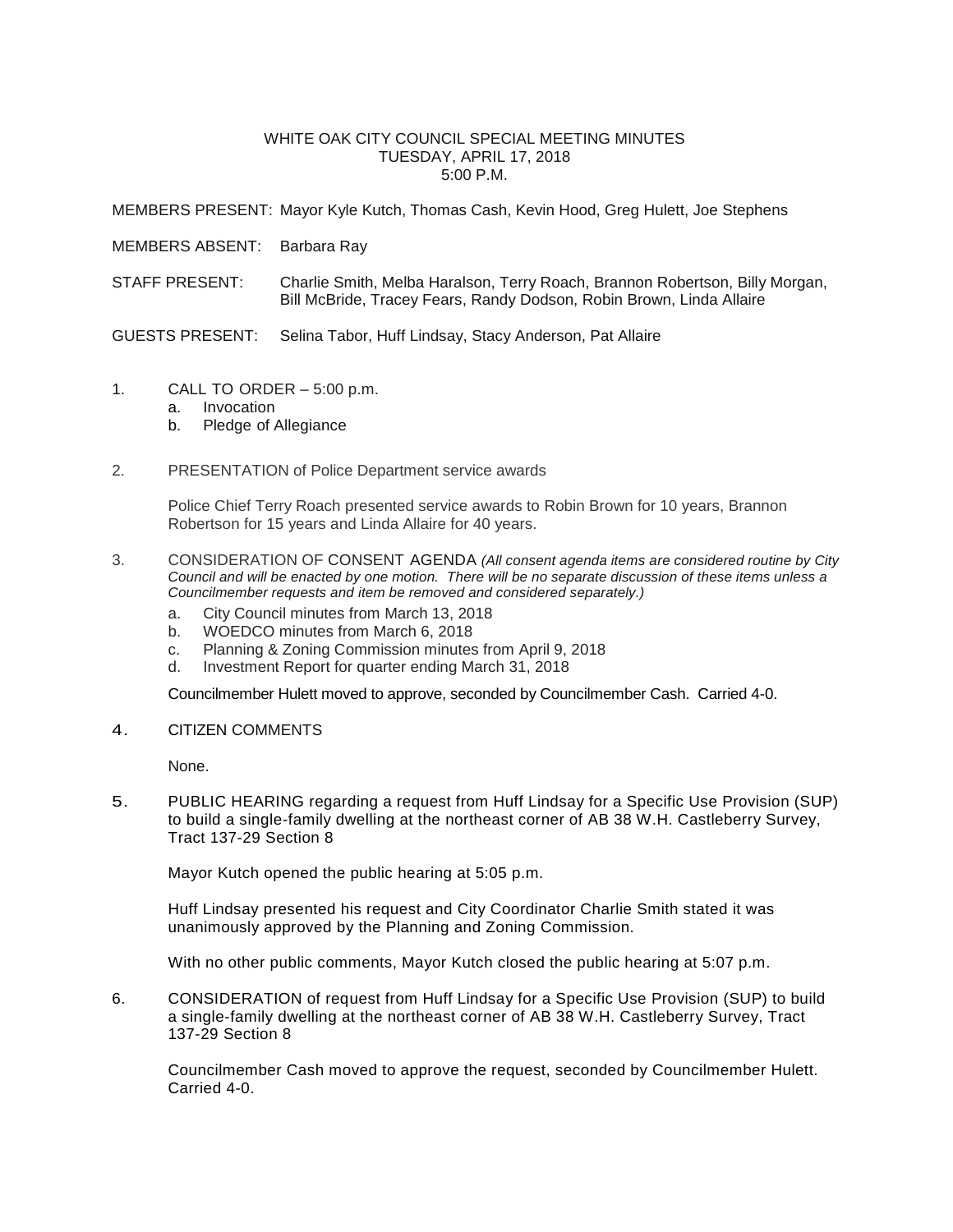7. CONSIDERATION of Resolution suspending the effective date for ninety days in connection with the rate decrease filing of Southwestern Electric Power Company made on or about April 5, 2018; approving interim rates subject to refund; requiring the reimbursement of municipal rate case expenses, authorizing participation in the coalition of similarly situated cities; authorizing intervention and participation in related rate proceedings; authorizing the retention of special counsel; finding that the meeting complies with the Open Meetings Act; making other findings and provision related to the subject; and declaring an effective date

Councilmember Hulett moved to approve, seconded by Councilmember Cash. Carried 4-0.

8. CONSIDERATION of Resolution suspending for 45 days the effective date proposed by CenterPoint Energy Resources Corp., Beaumont/East Texas Division ("Centerpoint") in its application filed on or about March 29, 2018 pursuant to section 104.301 of the Gas Utility Regulatory Act

Councilmember Hood moved to approve, seconded by Councilmember Stephens. Carried 4-0.

9. PRESENTATION of Proclamation for National Safe Digging Month, April 2018

Mayor Kutch gave a brief description of the proclamation.

10. PRESENTATION of Proclamation for Motorcycle Awareness Month, May 2018

Mayor Kutch presented the proclamation to motorcycle enthusiasts in attendance.

11. CONSIDERATION of bid acceptance for 1-Lufkin 114 pumping unit

City Coordinator Smith stated the unit has been inactive for years. He received verification from the Railroad Commission that the city has ownership. An ad was then published in the newspaper to accept bids and only one bid was received for \$551 from RS & LS Management.

Councilmember Stephens moved to accept the bid, seconded by Councilmember Cash. Carried 4-0.

12. DISCUSSION regarding traffic survey for White Oak Road

City Coordinator Smith explained the safety hazard at the school crosswalk and presented a rendition of an island that would provide a safety zone. He stated about 9,000 cars per day travel White Oak Road. He said we may be able to include this with the sidewalk project and he will also talk with the school to obtain their support and participation. With no objection from the Council, he will proceed with the project.

- 13. CONSIDERATION of board appointments and terms
	- a) WOEDCO Board
	- b) Planning and Zoning Commission
	- c) Board of Adjustments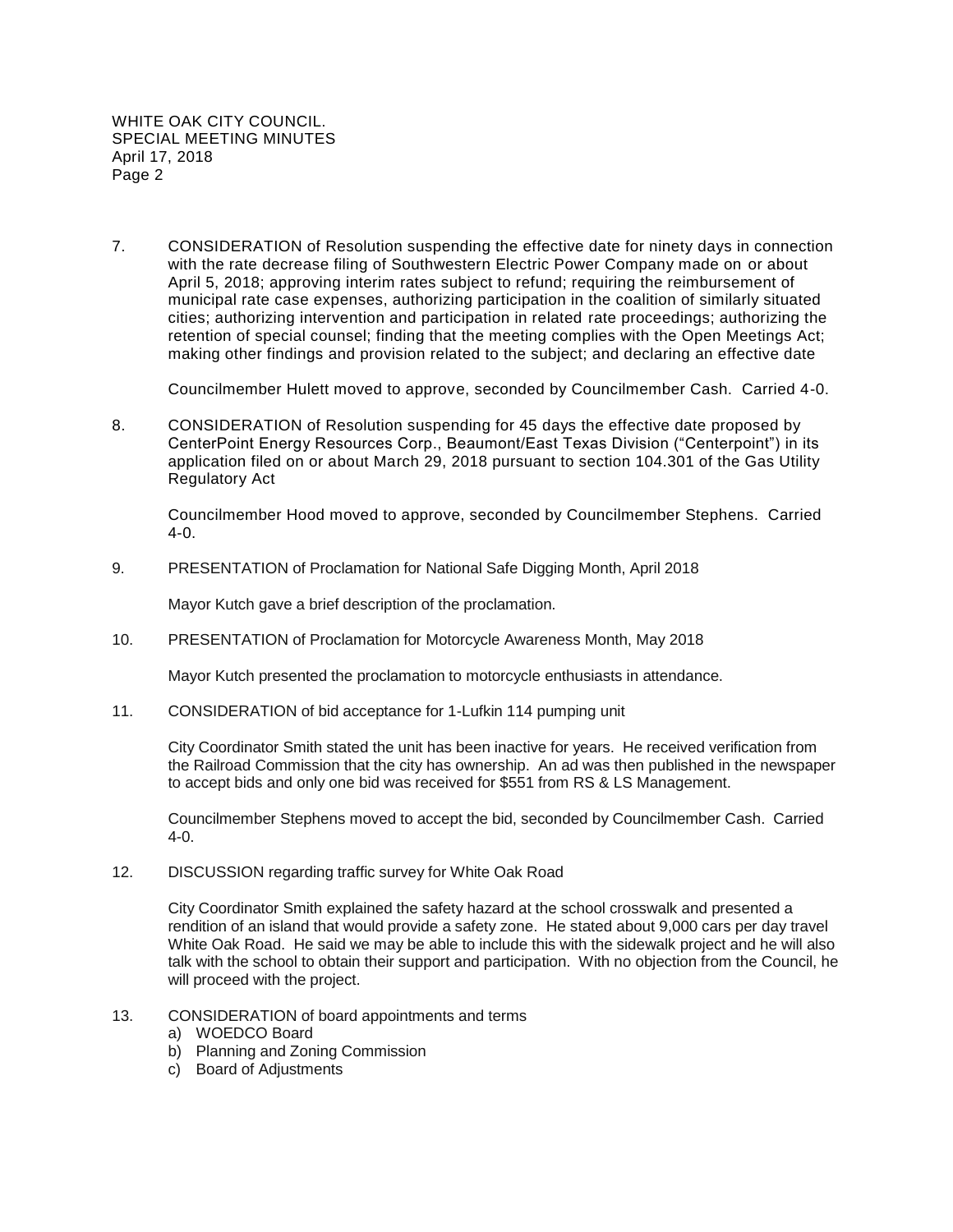City Coordinator Smith explained this is to clean up terms of the Planning & Zoning Commission, Board of Adjustments and WOEDCO boards. There is one vacancy on the Planning and Zoning Board. The following recommendations were presented;

### BOARD OF ADJUSTMENTS

| Selina Tabor              | $1/1/17 - 12/31/18$           |  |
|---------------------------|-------------------------------|--|
| Dana Mizell               | $1/1/18 - 12/31/18$           |  |
| <b>Steve Terry</b>        | $1/1/18 - 12/31/19$           |  |
| <b>Stewart Brinkoeter</b> | $1/1/18 - 12/31/19$           |  |
| Chris Wayt                | $1/1/18 - 12/31/19$           |  |
| <b>Todd Long</b>          | 1/1/17 - 12/31/18 (Alternate) |  |
| Jeff Loftis               | 1/1/17 - 12/31/18 (Alternate) |  |
|                           |                               |  |

### PLANNING AND ZONING COMMISSION

|                    | 5/16/17-12/31/19    |
|--------------------|---------------------|
| Kevin Berry        |                     |
| Kenny Corbell      | $1/1/17 - 12/31/19$ |
| David Puckett      | $1/1/17 - 12/31/19$ |
| Pete Sacciocio     | 1/1/17 - 12/31/19   |
| Mike Spencer       | 1/1/18 - 12/31/20   |
| <b>Randy Brint</b> | 1/1/18 - 12/31/20   |
| Vacancy            | 12/31/20            |
|                    |                     |

# **WOEDCO**

| Thomas Cash  | $2/1/18 - 1/31/20$ |
|--------------|--------------------|
| Curtis Smith | $2/1/18 - 1/31/20$ |
| Barbara Ray  | $2/1/18 - 1/31/20$ |
| Greg Hulett  | $2/1/18 - 1/31/20$ |
| Mike Gilbert | $2/1/17 - 1/31/19$ |
| James Crump  | $2/1/17 - 1/31/19$ |
| Gary Shaver  | $2/1/17 - 1/31/19$ |

Councilmember Cash moved to approve appointments as stated, seconded by Councilmember Hulett. Carried 4-0.

## 14. CITY COORDINATOR ITEMS

- a. Update on capital improvement projects
	- 1. Survey is being done on the lift station project, waiting on Kyle Stevens, engineer.
- b. Administrative updates
	- 1. Mayor Kutch will present a proclamation Sunday, April  $22<sup>nd</sup>$  to the Payne family who will be celebrating the 40th birthday of their mule named "Pet".

### 15. ADJOURNMENT

Councilmember Cash moved to adjourn at 5:27 p.m., seconded by Councilmember Stephens. Adjourned by consensus.